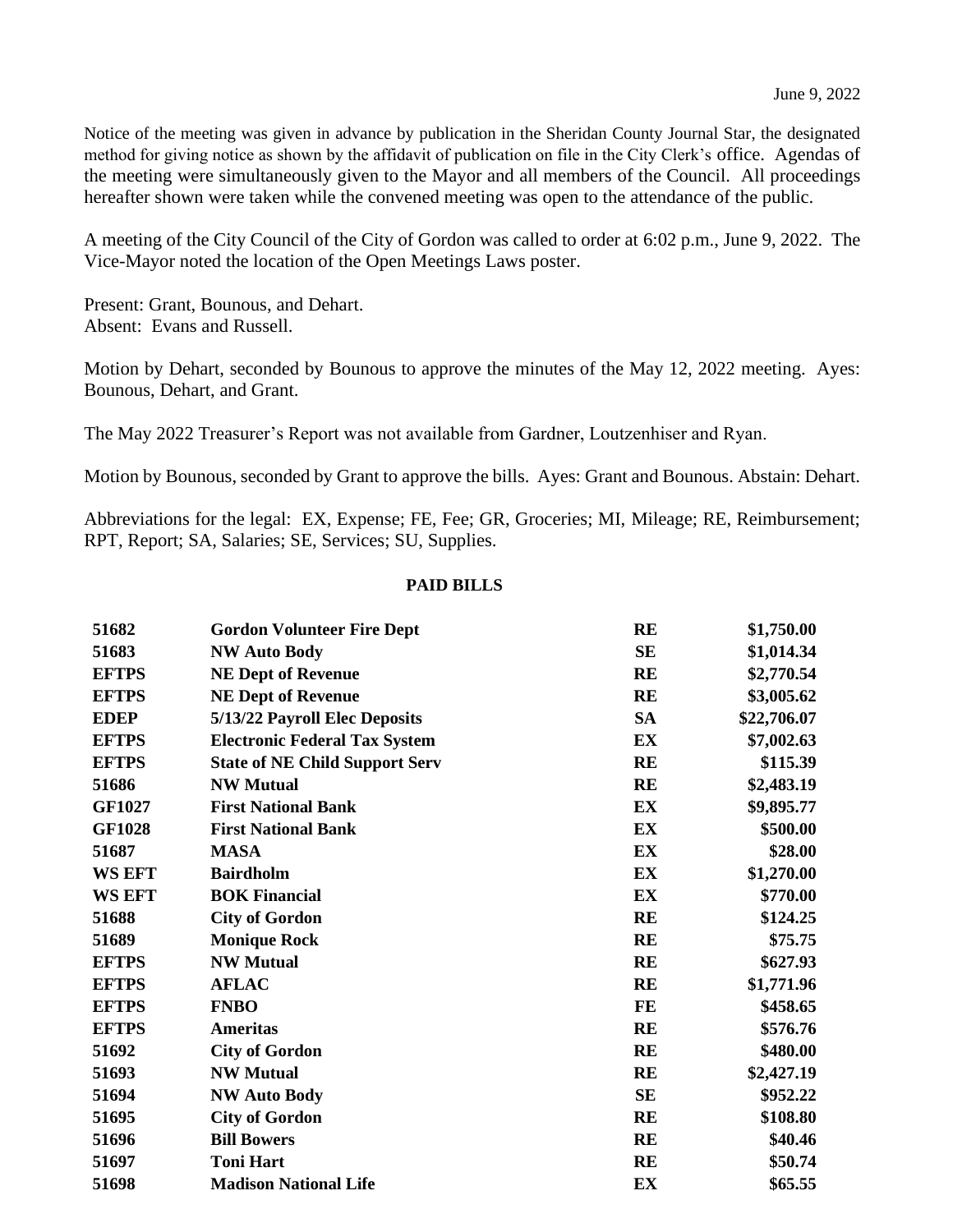| 51699         | <b>NDEE</b>                           | EX        | \$80.00     |
|---------------|---------------------------------------|-----------|-------------|
| 51700         | <b>BH</b> Energy                      | <b>SE</b> | \$813.66    |
| 51701         | <b>Sales Tax Infrastructure MM</b>    | EX        | \$10,496.96 |
| 51702         | <b>USPS</b>                           | <b>SE</b> | \$178.22    |
| 51703         | <b>Verizon</b>                        | <b>SE</b> | \$119.04    |
| 51704         | <b>Flex Spending</b>                  | <b>RE</b> | \$407.50    |
| <b>EDEP</b>   | 5/27/22 Payroll Elec Deposits         | <b>SA</b> | \$23,333.67 |
| <b>EFTPS</b>  | <b>Electronic Federal Tax System</b>  | EX        | \$7,159.55  |
| <b>EFTPS</b>  | <b>State of NE Child Support Serv</b> | <b>RE</b> | \$115.39    |
| 51705         | <b>Federal Surplus Property</b>       | EX        | \$250.00    |
| 51706         | <b>Petty Cash Fund</b>                | <b>RE</b> | \$348.03    |
| <b>EFTPS</b>  | <b>BC/BS</b>                          | EX        | \$12,732.38 |
| <b>EFTPS</b>  | <b>Fleet Services</b>                 | <b>SU</b> | \$1,698.17  |
| <b>GF1029</b> | <b>American Signal Corporation</b>    | EX        | \$36,652.20 |

## **Total June Paid Bills \$155,456.58**

## **UNPAID BILLS**

| 51707 | <b>Arnold Pool Company</b>          | SU        | \$190.90    |
|-------|-------------------------------------|-----------|-------------|
| 51708 | <b>C&amp;R</b> Electronics          | <b>SE</b> | \$569.90    |
| 51709 | Dan Bishop                          | <b>RE</b> | \$50.00     |
| 51710 | <b>The Business Connection</b>      | EX        | \$309.94    |
| 51711 | <b>Tony Bishop</b>                  | <b>RE</b> | \$50.00     |
| 51712 | <b>CLIA Laboratory Program</b>      | FE        | \$180.00    |
| 51713 | <b>Hannah Calkins</b>               | <b>RE</b> | \$50.00     |
| 51714 | <b>Joe Carr</b>                     | <b>RE</b> | \$50.00     |
| 51715 | <b>Doris Bear Killer</b>            | <b>RE</b> | \$40.00     |
| 51716 | <b>DAS State Acct</b>               | <b>SE</b> | \$224.00    |
| 51717 | <b>DAS State Acct</b>               | <b>SE</b> | \$77.00     |
| 51718 | <b>Nick Dehart</b>                  | <b>RE</b> | \$413.96    |
| 51719 | <b>Emergency Medical Products</b>   | <b>SU</b> | \$183.70    |
| 51720 | <b>First National Bank of Omaha</b> | <b>SU</b> | \$1,218.23  |
| 51721 | <b>JD</b> Financial                 | SU        | \$2,042.34  |
| 51722 | <b>Farmer's Coop</b>                | <b>SU</b> | \$333.45    |
| 51723 | <b>Scott Fisher</b>                 | <b>RE</b> | \$50.00     |
| 51724 | <b>Scott Fleming</b>                | <b>RE</b> | \$50.00     |
| 51725 | <b>Great Plains Communications</b>  | <b>SE</b> | \$1,666.35  |
| 51726 | <b>Grocery Mart</b>                 | <b>SU</b> | \$7.55      |
| 51727 | <b>General Fund Money Market</b>    | EX        | \$12,000.00 |
| 51728 | <b>Hinn's Auto Supply</b>           | SU        | \$794.42    |
| 51729 | Core & Main                         | SU        | \$4,206.36  |
| 51730 | <b>Husker Auto</b>                  | <b>SU</b> | \$7.69      |
| 51731 | <b>Clay Heath</b>                   | <b>RE</b> | \$50.00     |
| 51732 | <b>Insurance Fund Money Market</b>  | EX        | \$13,000.00 |
| 51733 | Gardner, Loutzenhiser, & Ryan       | <b>SE</b> | \$800.00    |
| 51734 | <b>Loup Valley Lighting</b>         | SU        | \$532.50    |
| 51735 | <b>Barb McCartney</b>               | <b>SE</b> | \$680.00    |
| 51736 | <b>Brandon Mika</b>                 | <b>RE</b> | \$50.00     |
| 51737 | <b>McLeods</b>                      | SU        | \$278.29    |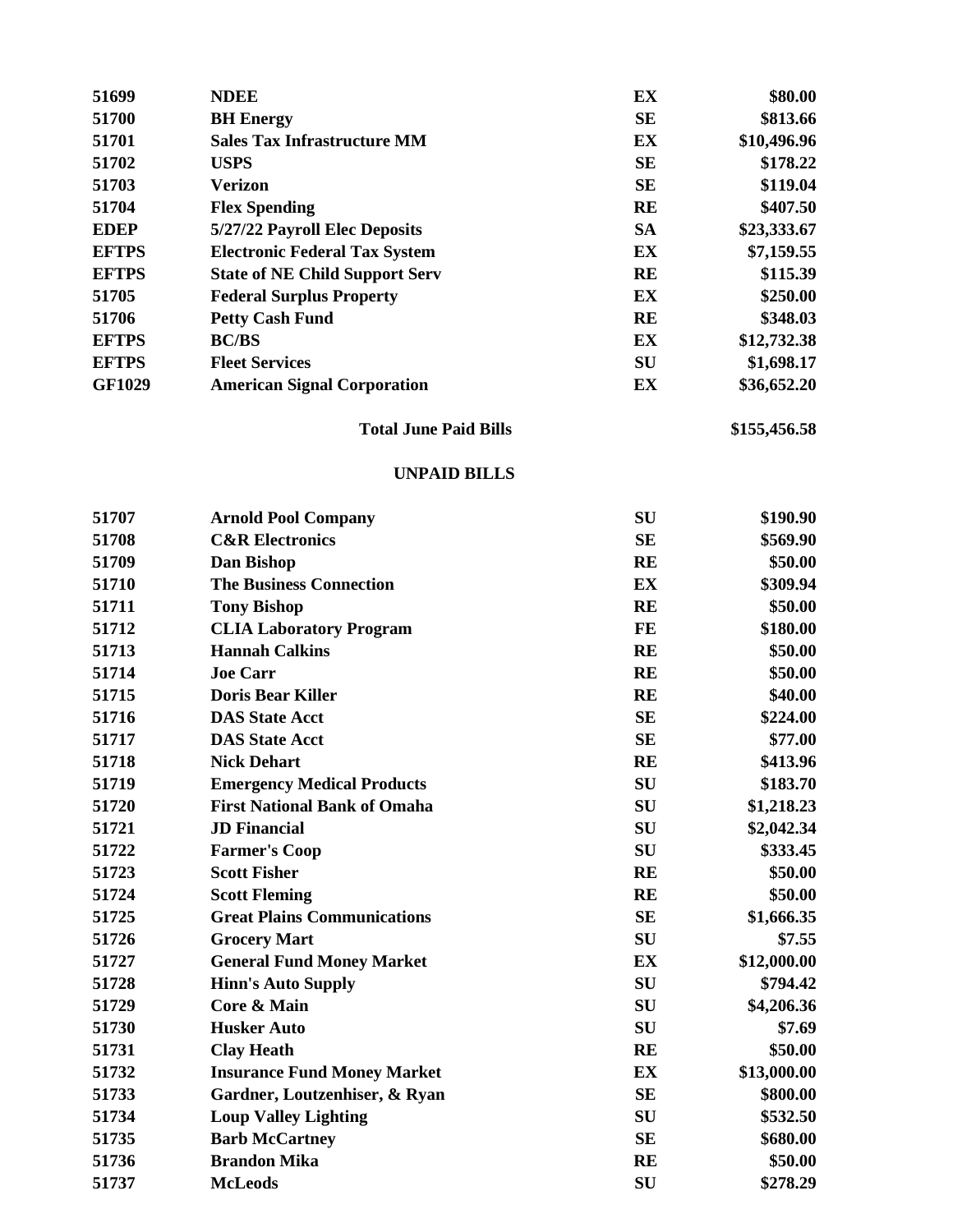| 51738                   | <b>MASA</b>                         | EX        | \$784.00     |
|-------------------------|-------------------------------------|-----------|--------------|
| 51739                   | <b>Joe McGough</b>                  | <b>RE</b> | \$50.00      |
| 51740                   | <b>NPPD</b>                         | <b>SE</b> | \$5,765.19   |
| 51741                   | <b>NE Total Office</b>              | <b>SU</b> | \$50.70      |
| 51742                   | <b>NW Pipe Fittings</b>             | SU        | \$215.73     |
| 51743                   | <b>Verizon Connect</b>              | <b>SE</b> | \$80.95      |
| 51744                   | <b>One-Call Concepts</b>            | <b>SE</b> | \$61.24      |
| 51745                   | <b>Sam Piper</b>                    | <b>RE</b> | \$50.00      |
| 51746                   | <b>Shane Pascale</b>                | <b>RE</b> | \$50.00      |
| 51747                   | <b>Wyoming 1st Aid Supplies</b>     | <b>SU</b> | \$234.81     |
| 51748                   | <b>Summit Fire Protection</b>       | <b>SE</b> | \$300.00     |
| 51749                   | <b>NE Public Health Env Lab</b>     | <b>SE</b> | \$48.00      |
| 51750                   | <b>Glen Spaugh</b>                  | <b>RE</b> | \$50.00      |
| 51751                   | <b>Dan Sasse</b>                    | <b>RE</b> | \$50.00      |
| 51752                   | <b>Sheridan County Journal</b>      | <b>SE</b> | \$588.83     |
| 51753                   | Smith, King, Simmons, & Conn        | <b>SE</b> | \$926.25     |
| 51754                   | <b>True Value</b>                   | <b>SU</b> | \$909.18     |
| 51755                   | <b>Rocky Mountain Air Solutions</b> | SU        | \$214.02     |
| 51756                   | Westco                              | <b>SU</b> | \$4,453.77   |
| 51757                   | <b>Water Reserve Fund</b>           | EX        | \$2,000.00   |
| 51758                   | <b>Water/Sewer Bond Fund</b>        | EX        | \$18,000.00  |
| 51759                   | <b>Water/Sewer Bond Fund</b>        | EX        | \$6,500.00   |
| 51760                   | <b>Kevin Wolkins</b>                | <b>RE</b> | \$50.00      |
| 51761                   | <b>Wreck A Mended</b>               | <b>SE</b> | \$130.00     |
| 51762                   | <b>Keith Wolkins</b>                | <b>RE</b> | \$50.00      |
|                         | <b>Total June Unpaid Bills</b>      |           | \$81,769.25  |
|                         | <b>Total June Paid Bills</b>        |           | \$155,456.58 |
| <b>Total June Bills</b> |                                     |           | \$237,225.83 |

Lt Joseph McGough addressed council on the ongoing project that addresses nuisance violations within the City of Gordon. Council was shown a power point presentation created by Lt McGough that outlined the hazards to a community when nuisance ordinances are not enforced. Hazards included decrease in adjoining property values and an increase in crimes such as vandalism. Lt McGough initiated this project last year, focusing mainly on "junk" vehicles that were either parked on city streets or on the city right of ways. A "junk" vehicle is defined in Gordon Municipal Code as "Any machine, vehicle, or parts of a machine or vehicle which have lost their identity, character, utility, or serviceability as such through deterioration, dismantling, or the ravages of time, are inoperative or unable to perform their intended functions, or are cast off, discarded, or thrown away or left as waste, wreckage, or junk" and "Any motor vehicle without a current license and not housed in a storage or other building". This year Lt McGough would like to widen the project's focus to include all "junk" vehicles including those parked off of the city streets. He would also like to address several areas of town that have multiple violations of the nuisance codes. Lt McGough stated to council that he has already compiled a list of approximately fifty properties having a total of over 100 "junk" vehicles. He will initially make contact with the property owner and try to work with them to abate the nuisance. If a property owner refuses to abate the nuisance, a citation will be issued. Jeff Butler was present and offered his full support to Lt McGough's project. Mr. Butler currently owns a property that is adjacent to several properties that are in violation of the nuisance codes. He stated to council that because of these adjacent properties he has been unable to further develop his property. Discussion by council included options to aid in this project, including reinstating the position of Code Enforcement Officer who would work with Lt McGough to identify